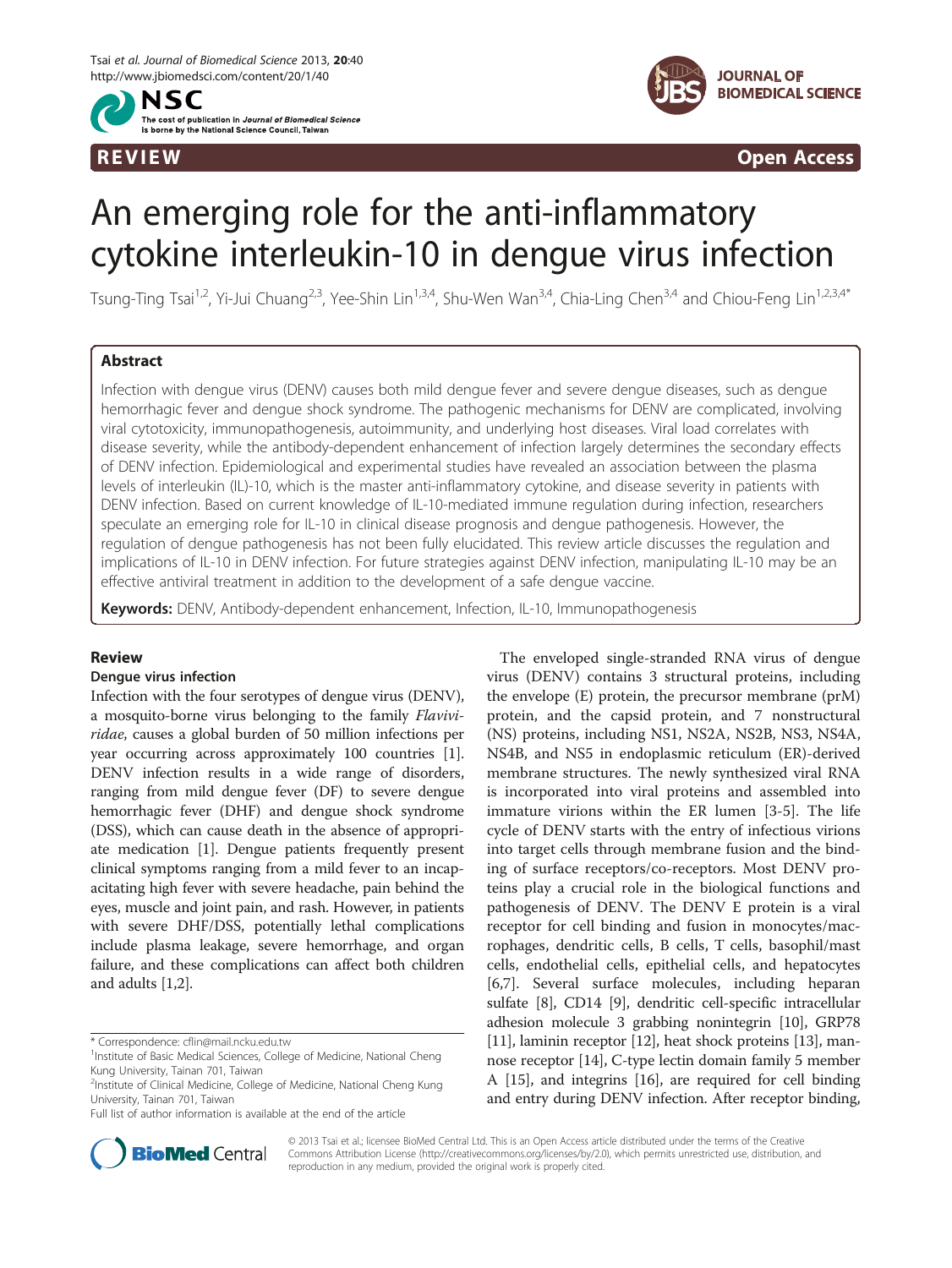DENV infects target cells through receptor-mediated endocytosis [[7\]](#page-5-0). When the virions are internalized through endocytosis, the surface E protein is rearranged under environment acidification, leading to viral and vesicle membrane fusion and the subsequent release of viral RNA into the cytoplasm. Cytosolic NS1 and NS2A proteins control viral RNA replication complexes while NS4B modulates DENV replication via interactions with NS3 [[17](#page-5-0)-[20\]](#page-6-0). In addition, both soluble NS1 and membranebound NS1 proteins may play a role in complement activation following the binding of anti-NS antibodies [[21](#page-6-0)-[23\]](#page-6-0). The serum levels of soluble NS1 predict DHF progression [[24\]](#page-6-0). The NS2B protein, which is a co-factor of NS3, forms a complex with NS2A/NS3 to regulate viral replication, post-translation modification, and virion assembly through multifaceted enzyme activities, including RNA helicase, RNA 5′-triphosphatase (RTPase), and RNA-stimulated nucleoside triphosphatase (NTPase) activity [\[25](#page-6-0)]. The NS5 protein, which is the largest and most highly conserved DENV protein, acts as an RNAdependent RNA polymerase [\[26](#page-6-0)] and methyltransferase [[25](#page-6-0)], and it interacts with the helicase domain of NS3, triggering its RTPase and NTPase activities [[27,28](#page-6-0)] during DENV replication.

Unfortunately, no safe dengue vaccine is available, even though considerable effort has been directed toward the development of several candidate vaccines [[29-31](#page-6-0)]. The biggest challenge is the lack of a clear antiviral strategy, reflecting the multifaceted pathogenesis, including viral load; virulence; cytotoxicity; the nature of the immune response; autoimmunity [[32,33](#page-6-0)]; and the potential effects of underlying host diseases, such as allergies, diabetes, and hypertension [\[34,35](#page-6-0)].

# Dengue pathogenesis

The pathogenesis of DENV infection is classified into several types, including viral factors, cytokine storms, host genetic factors, autoimmunity, and antibodydependent enhancement (ADE) [[33,36](#page-6-0)-[39\]](#page-6-0). Many reports have suggested that the viral genotypic nucleotide variation is associated with disease severity [[40,41\]](#page-6-0). In addition, higher levels of plasma DENV RNA have been observed in DHF patients compared with DF patients [[42,43\]](#page-6-0). More data are needed to conclusively correlate viral load with disease severity. Interferons (IFNs) are central players in the innate immune system for defense against pathogen infection. However, DENV harbors a number of virulence proteins that interfere with the IFN signaling pathway [[4](#page-5-0),[44](#page-6-0)-[48\]](#page-6-0). The NS2A, NS4A, and NS4B proteins contribute to immune invasion by disrupting type I IFN signaling [\[44,46,47](#page-6-0)]. Furthermore, NS5 inhibits IFN- $\alpha$  signaling by inhibiting signal transducer and activator of transcription (STAT) 2 phosphorylation [\[45](#page-6-0)].

In addition to viral factors, including viral load, serotype, and virulence, a number of proinflammatory and antiinflammatory responses are generated in host cells that have been infected with DENV. While aberrant inflammatory responses have been identified in DENVinfected patients, a number of cytokines, including tumor necrosis factor (TNF) α, IFN-γ, granulocyte-macrophage colony-stimulating factor, interleukin (IL)-10, and soluble TNF-α receptors (sTNFR) I and sTNFRII, exhibit greater expression in DHF/DSS patients compared with DF patients [\[49-54](#page-6-0)]. The immunopathogenesis of DENV infection involves host-specific immune responses, including immune cell activation, the release of cytokines (IL-1β, IL-2, IL-6, IL-10, IL-13, IL-18, macrophage migration inhibitory factor, tumor growth factor-β, TNF, and IFNs) and chemokines (IL-8, monocyte chemoattractant protein-1, and regulated and normal T cell expressed and secreted), complement activation, the production of inflammatory mediators, and autoimmunity [[6](#page-5-0)[,30,32,33,38,55,56](#page-6-0)]. Recently, based on genome-wide association studies has determined that host genetic factors, including the human leukocyte antigens, antibody receptors, immune/inflammatory mediators, attachment molecules, cytokines, and other immunoregulatory factors, are associated with the pathogenesis of severe dengue [[37](#page-6-0)].

During infection, antibodies against soluble NS1 may lead to the complement-mediated lysis of DENVinfected cells [[23](#page-6-0)]. For DENV-induced autoimmunity, anti-DENV NS1 antibodies bind to human platelets and endothelial cells [[57,58\]](#page-6-0). Numerous studies [\[6](#page-5-0)[,59](#page-6-0)-[62](#page-6-0)] have reported mechanisms of molecular mimicry in which antibodies directed against DENV NS1 cross-react with human platelets and endothelial cells and cause damage and dysfunction, which may also be associated with the clinical features of dengue disease. The C-terminus of NS1 may be responsible for cross-reactivity with endothelial cells and platelets, as demonstrated through experiments using a modified NS1 lacking cross-reactive epitopes [\[63](#page-6-0)]. In addition, the deletion of the C-terminus of DENV NS1 abolishes anti-NS1-mediated platelet dysfunction and associated bleeding [[63](#page-6-0)]. In addition, antibodies against DENV E and prM proteins also have autoimmune potential. Monoclonal anti-E antibodies bind to coagulant factor, and anti-prM antibodies bind to host cells [\[64,65\]](#page-7-0). Autoimmunity might therefore be involved in DENV pathogenesis; however, the timing of autoantibody generation and generated titers associated with clinical parameters need further clarification. Furthermore, the generation of autoantibodies may cause safety concerns for vaccine development.

Humoral immunity is commonly involved in DHF/ DSS pathogenesis, particularly in patients with a secondary DENV infection. ADE, a phenomenon in which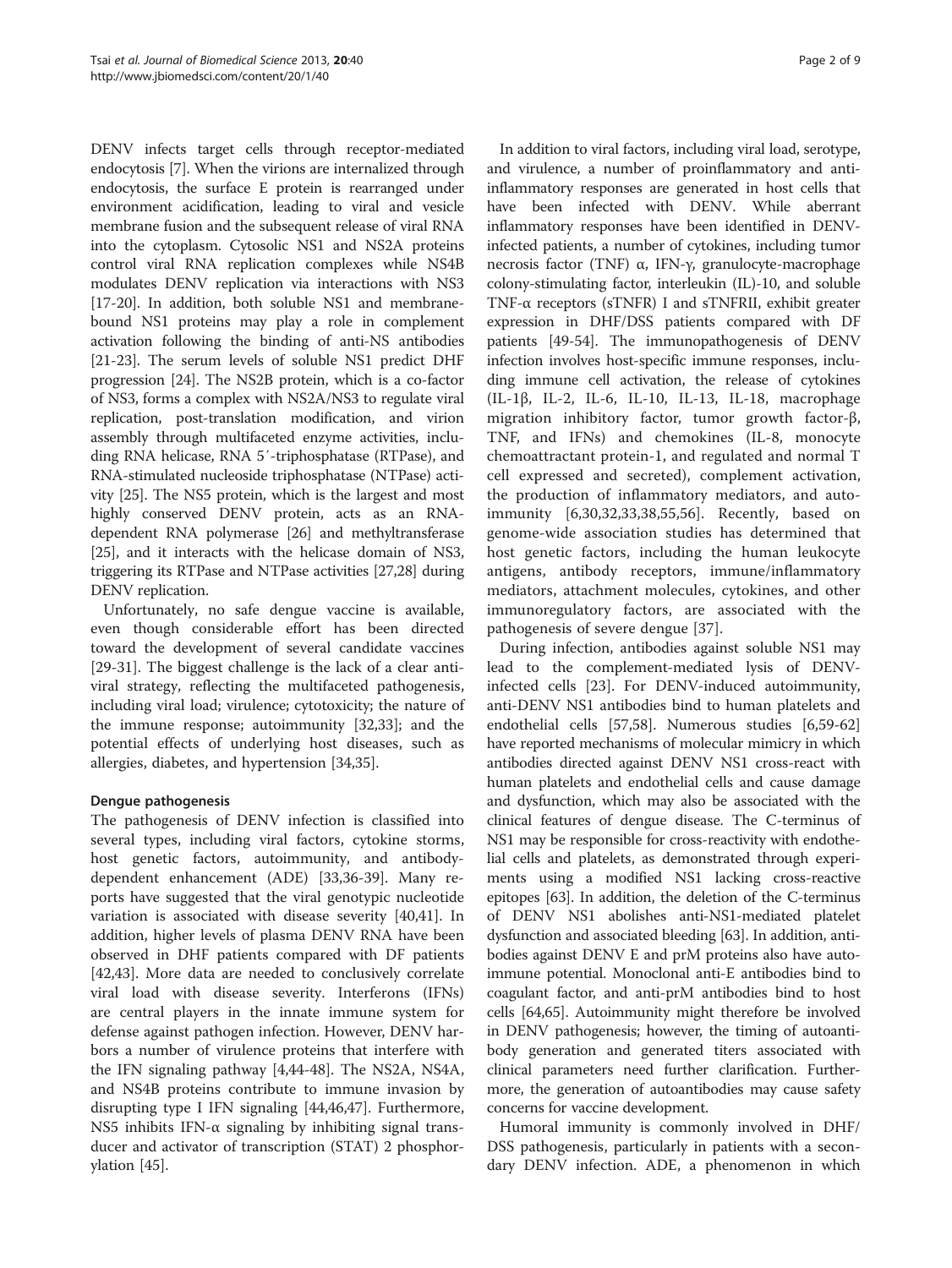non-neutralizing antibodies cross-react with heterogeneous serotypes of DENV and facilitate their binding with Fcγ receptor-bearing cells, facilitates severe DHF/ DSS during DENV infection [[55,](#page-6-0)[66-68\]](#page-7-0). The generation of antibodies against the DENV E and prM proteins is fundamental for host defense; however, such immune responses may increase the risk of developing DHF/DSS upon re-infection, primarily due to the effects of ADE. In addition to the extrinsic ADE pathway, in which the Fcγ receptor directly facilitates DENV binding onto the cell surface for DENV infection/replication, an intrinsic ADE pathway induces IL-10-mediated immunosuppression [[55,](#page-6-0)[69\]](#page-7-0). For the intrinsic pathway, the ADE of DENV infection triggers IL-10 production through an immune complex associated with the Fcγ receptor to enhance the infection severity. In the presence of ADE, the Fcγ receptor can facilitate viral entry and trigger intracellular signaling. Moreover, IL-10 overproduction can enhance downstream signaling protein suppressor of cytokine signaling (SOCS) 3 expression, followed by type I IFN signaling suppression in the human monocyte cell line THP-1 [[69](#page-7-0),[70](#page-7-0)]. However, the molecular mechanisms of host and viral regulation of IL-10 expression and the pathological role of IL-10 in DENV infection are mostly unknown. Therefore, the generation of autoimmunity and ADE may cause concerns for vaccine development against DENV infection. Both viral particles acting through the extrinsic pathway and Fcγ receptor signaling through the intrinsic pathway are important for IL-10 induction. To clarify the potential effects of these regulatory routes, determining the detailed molecular mechanisms underlying DENV-induced IL-10 production is an important target for research.

## IL-10 expression and activation

The balance between inflammation and anti-inflammation is critical for infection control [\[71,72](#page-7-0)]. IL-10, which was originally named cytokine synthesis inhibitory factor, is a cytokine that is produced by type 2 T-helper cells [[73](#page-7-0)]. IL-10 exhibits anti-inflammatory properties, including the inhibition of immune mediator secretion, antigen presentation, and phagocytosis [\[74](#page-7-0)]. Currently, 6 IL-10-related cytokines, including IL-10, IL-19, IL-20, IL-22, IL-24, and IL-26, have been identified [\[75,76\]](#page-7-0). All IL-10 family members utilize similar receptor complexes. Two transmembrane glycoproteins, IL-10 receptor (IL-10R) 1 and IL-10R2, form the complete IL-10R. There are 2 steps involved in the initiation of IL-10 signaling. IL-10 first binds to IL-10R1, and the interaction between IL-10/IL-10R1 changes the conformation of the IL-10/IL-10R1 complex to facilitate the interaction between IL-10/IL-10R1 and IL-10R2 [\[77\]](#page-7-0). The cross-reaction of IL-10Rs induces the Janus kinase (Jak) 1/Tyrosine kinase (Tyk) 2 mediated phosphorylation of IL-10R1 at tyrosine residue

446/496. Subsequently, STAT3 binding induces autophosphorylation [\[78,79\]](#page-7-0), followed by downstream gene transcription. A recent study showed that numerous immune cells, including dendritic cells, monocytes/macrophages, B cells, T cells, nature killer (NK) cells, mast cells, neutrophils, and eosinophils, produce IL-10 in vivo or in vitro [[80](#page-7-0)].

# Regulation of IL-10 production in DENV infection

In DENV-infected cells, a variety of immune mediators alter anti-viral responses and inflammatory activation [[6,](#page-5-0)[38\]](#page-6-0); however, the mechanisms for such responses are in need of further investigation. Increased levels of serum IL-10 may be a useful prognostic hallmark in DHF/DSS patients, as discussed above. Aberrant IL-10 expression may also be involved in DENV pathogenesis, particularly for DENV infection/replication under ADE as demonstrated in vitro [[55\]](#page-6-0). However, the significance of this in vivo IL-10 expression is not known.

IL-10 is a cytokine with pleiotropic effects in immunoregulation and inflammation. IL-10 may play a role in DENV pathogenesis, reflecting an immunosuppressive function that causes IFN resistance, followed by impaired immune clearance and a persistent infectious effect for acute viral infection. Duell and colleagues [[81](#page-7-0)] summarized IL-10 induction in distinct pathogens. Microbes, including protozoa, nematodes, fungi, viruses, and bacteria, regulate host cell IL-10 expression to allow persistent infection [[82](#page-7-0)-[84\]](#page-7-0). In Table [1](#page-3-0), we summarize a panel of epidemiological studies from the past decade that report a positive correlation between IL-10 levels and dengue disease severity [[50,](#page-6-0)[85-92\]](#page-7-0). Overall, higher levels of IL-10 are detected in DHF/DSS patients compared with DF patients, and this trend is observed for infants, children, and adults. The time-kinetic analysis shows increased levels of IL-10 from the onset of fever to defervescence, and viremia primarily occurs during fever in dengue patients [[50](#page-6-0),[85](#page-7-0),[93](#page-7-0)]. The relationship between IL-10 and viral replication is therefore speculated, and the possible pathogen effects may result from the IL-10-mediated inhibition of the antiviral IFN response [[55\]](#page-6-0). Another study showed a late peak of IL-10 production after viremia at defervescence [[90\]](#page-7-0). Maximal plasma IL-10 levels measured from the acute phase of infection correlated with the degree of plasma leakage, as determined by the pleural effusion index [\[50](#page-6-0)[,90](#page-7-0)]. Thus, IL-10 may cause lymphocyte dysfunction through the suppression of the T cell proliferative response to mitogens, which occurs in dengue patients during the early stages of infection [\[85,94\]](#page-7-0). Furthermore, having a decreased number of platelets, called thrombocytopenia, has been associated with the presence of IL-10 [[85,90,94\]](#page-7-0). Interestingly, serum IL-10 levels have been strongly associated with the serum levels of hepatic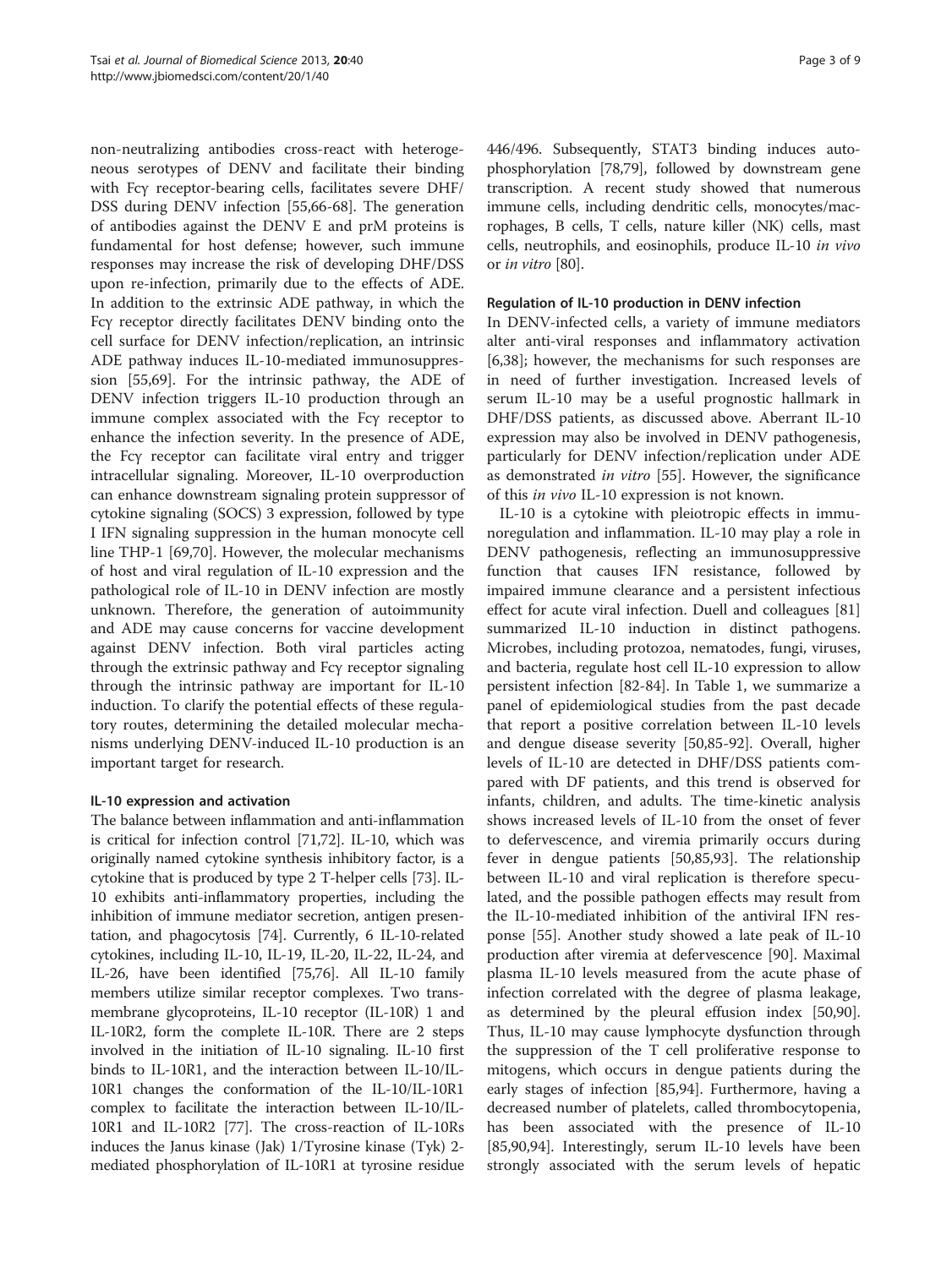<span id="page-3-0"></span>

| Table 1 The serum/plasma levels of IL-10 in dengue patients |  |  |  |
|-------------------------------------------------------------|--|--|--|
|-------------------------------------------------------------|--|--|--|

| Patients (Sample size)                                 | Population/Age  | Year      | Reference |
|--------------------------------------------------------|-----------------|-----------|-----------|
| DHF (n = 20) > DF (n = 22) > OFI <sup>a</sup> (n = 19) | Children        | 1999      | $[50]$    |
| Patient ( $n = 45$ ) > Healthy ( $n = 15$ )            | 10-82 years old | 2001      | $[85]$    |
| $DHFb$ (n = 7) > $DHFc$ (n = 13) > $DF$ (n = 12)       | 7-79 years old  | 2002      | [86]      |
| DHF $(n = 33)$ > DF $(n = 66)$                         | Adults          | 2002-2003 | [87]      |
| Patient <sup>d</sup> (n = 28) > Healthy (n = 23)       | Children        | 2013      | $[88]$    |
| DHF $(n = 17)$ > DF $(n = 21)$                         | Children/Adults | 2005-2006 | $[89]$    |
| DHF $(n = 29)$ > DF $(n = 12)$                         | Children        | 1994-1997 | $[90]$    |
| DHF/DSS ( $n = 86$ ) > Healthy ( $n = 6$ )             | Infants         | 1998-2002 | $[91]$    |
| DHF $(n = 6) > DF (n = 28)$                            | 16-59 years old | 2004      | $[92]$    |

 $a$  OFI Other febrile illnesses;  $b$  Non-survivors;  $c$  Survivors;  $d$  Severe cases.

transaminases AST and ALT [\[91](#page-7-0)]. Moreover, the level of IL-10 is higher in secondary DENV-infected patients than in primary DENV-infected patients [[95](#page-7-0),[96](#page-7-0)]. IL-10 induction is associated with severe DENV infection and is a potential biomarker for acute DENV infection [[93,94\]](#page-7-0). Specifically, IL-10 expression acts as predictive marker of death for DHF patients [[86\]](#page-7-0).

Several possibilities have been proposed to explain DENV-induced regulation of IL-10. IL-10 is primarily produced by monocytes/macrophages, type 2 T-helper cells, and CD4<sup>+</sup>CD25<sup>+</sup>Foxp3<sup>+</sup> regulatory T cells, which constitute a suppressive T cell population. An early report showed that increased frequencies of CD4<sup>+</sup>CD25<sup>high</sup> regulatory T cells are present in dengue patients with acute infection [\[97\]](#page-7-0). Based on these findings, the ratios of regulatory/effector T cells are also increased. Furthermore, the activation of this cell population and the generation of IL-10 are normal during infection. Activated regulatory T cells may be one of the IL-10-producing cell populations in circulation. Current studies have shown that cell type specificity and host genetic polymorphisms affect IL-10 production during ADE of DENV infection [[98](#page-7-0)]. Specifically, in monocytes, as previously demonstrated [\[69,70](#page-7-0)], IL-10 is induced only in ADE infection, but not in DENV infection alone. However, other Fcγ receptor-bearing cells, including dendritic cells, B cells, mast cells, and NK cells, may also produce IL-10 in an ADE-regulated manner. An analysis of the single nucleotide polymorphisms in the IL-10 promoter region revealed that the homozygous GCC haplotype is associated with an increased level of IL-10 [[98](#page-7-0)]. However, another group showed that the IL-10 (−1082/-819/-592) ACC/ATA haplotype is associated with DHF even though this haplotype results in downregulated IL-10 [\[92](#page-7-0)]. Although host cell responses and genetic polymorphisms complicate IL-10 regulation, these studies do not support a strong role for IL-10 in ADE-facilitated DHF/DSS progression.

Aberrant production of IL-10 could be the result of intrinsic regulation by ADE in DENV infection [[70](#page-7-0)]. IL-

10 activation followed by SOCS3 expression has been demonstrated during ADE in DENV infection and is also observed in patients with DHF/DSS [[69\]](#page-7-0). Following DENV infection of monocytes, IL-10 expression is induced in a time-dependent manner; notably, ADE significantly facilitates this response. This study was the first report to show that DENV and ADE directly coregulate IL-10, which is increased in severe DHF/DSS patients. To explain the effects of ADE on IL-10 upregulation, intrinsic signaling through Fcγ receptormediated sequential activation of splenic tyrosine kinases mitogen-activated protein kinase (MAPK) and extracellular signal-regulated kinase (ERK) has been suggested [[55\]](#page-6-0). This potential molecular mechanism needs further exploration in the near future, particularly at the level of the transcriptional and translational regulation of IL-10.

Various transcription factors are involved in the production of IL-10 by monocytes/macrophages, including activating transcription factor 1, CCAAT/enhancer binding protein-β, cAMP-responsive element-binding protein (CREB), nuclear factor-κB (NF-κB), pre-B-cell leukemia transcription factor 1, PBX-regulating protein 1, specific protein 1, and MAF [\[99,100\]](#page-7-0). Notably, these transcription factors are commonly regulated by MAPKs, including p38 MAPK and ERK. Recent studies [[101,102](#page-7-0)] reported that inhibiting glycogen synthase kinase (GSK)-3, a multi-functional serine/threonine kinase that controls protein synthesis, cell proliferation, division, differentiation, motility, inflammation, and apoptosis, downregulates Toll-like receptor (TLR)-mediated inflammatory responses but increases IL-10 production. We recently showed that GSK-3 regulates inflammatory activation in lipopolysaccharide (LPS)-activated macrophages, partly through inhibiting IL-10 [\[103](#page-7-0)]. Mechanistically, GSK-3 negatively regulates CREB, a transcription factor that promotes IL-10 [\[101,102,104\]](#page-7-0). We recently showed the mechanisms through which IFN-γ upregulates LPSinduced nitric oxide (NO) biosynthesis in macrophages through GSK-3-mediated IL-10 inhibition [[105](#page-7-0)]. In the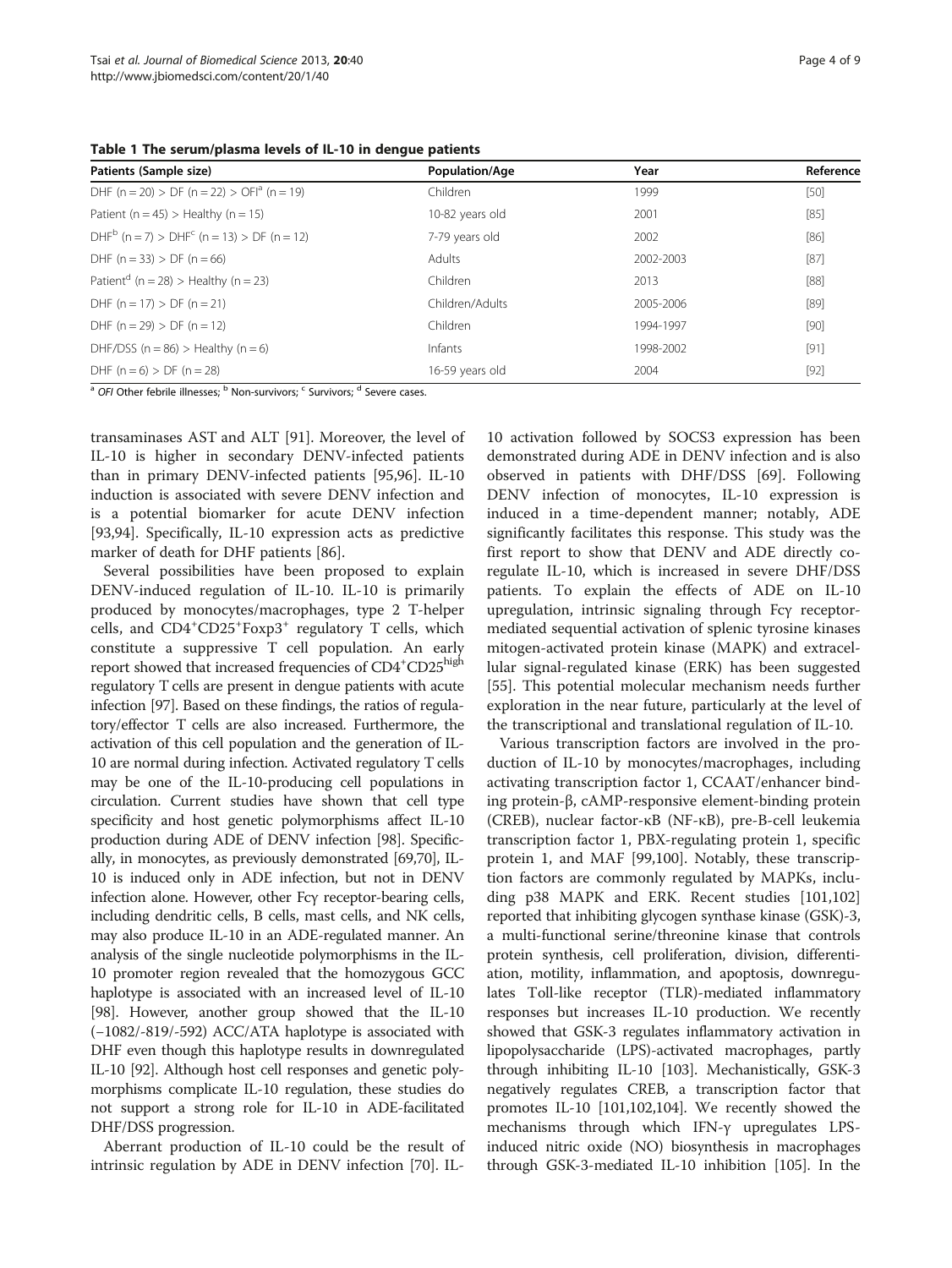<span id="page-4-0"></span>presence of TLR signaling, inhibiting GSK-3 can increase the phosphorylation of the transcription factor CREB. CREB activation is positively mediated by protein kinase A (PKA)-, phosphatidylinositol 3-kinase/PKB-, and PKCmediated phosphorylation [[106](#page-8-0)]. In addition to PKA, PKB, and PKC, CREB is also regulated by GSK-3β, which decreases CREB stability by phosphorylating CREB at Ser129 [\[107,108](#page-8-0)]. Both of these kinases act upstream of GSK-3 and inactivate GSK-3 through phosphorylation at serine residues [\[107,109,110](#page-8-0)]. Another study showed that the overexpression of IL-10 is mediated by GSK-3 inhibition-induced PKC and ERK activation [[84\]](#page-7-0). In Leishmania infection, GSK-3 negatively regulates myeloid cell IL-10 production in a PI3K/PKB/CREB-dependent manner [[111](#page-8-0)]. During ADE of DENV infection, Fcγ receptor may also trigger both ERK and PKC signaling [[55](#page-6-0)]. Therefore, GSK-3 may be inactivated during DENV infection, which might be important for DENV-induced IL-10 production.

## Implications of IL-10 in dengue pathogenesis

Consistent with many human viruses, such as human immunodeficiency virus, hepatitis C virus, and Epstein-Barr virus, DENV infection also induces IL-10 production [\[69,](#page-7-0)[112-114](#page-8-0)]. In ADE infections, very early IL-10 overproduction is correlated with the suppression of anti-viral responses, indicating that the timing of IL-10 expression is important for immunosurveillance. Extrinsic ADE infection contributes to a high rate of viral infection in Fcγ receptor-bearing cells, whereas the intrinsic ADE effect via IL-10 suppresses the activation of the IFN-mediated antiviral response. For modulating the immune response, SOCS3 plays a key role downstream of IL-10 signaling [\[115\]](#page-8-0). Interactions between IL-10 and IL-10 receptors activate the Jak/STAT pathway, leading to downstream gene transcription that promotes the anti-inflammatory response [\[80,](#page-7-0)[116-119\]](#page-8-0). Several reports have shown that IL-10 might suppress the immune response through negatively regulating MyD88 expression in mononuclear cells [[116,120\]](#page-8-0). ADE of DENV infection may be the principal cause of IL-10-mediated immunopathogenesis. Strategies to manipulate IL-10 regulation may facilitate the development of a safe DENV vaccine, perhaps by providing a way to protect against the effects of ADE caused by current candidate vaccines.

IL-10 can block NF-κB activity, and NF-κB is critical for TLR-mediated antiviral IFN responses; pro-inflammatory activation; production of IL-2, IL-12, TNF- $\alpha$ , and IFN-γ; and expression of MHC class II antigens and costimulatory molecules [\[71](#page-7-0)[,121\]](#page-8-0). In severe DHF/DSS patients, the levels of IL-2, IL-12, and IFN-γ are decreased [[122](#page-8-0)]; however, the mechanisms underlying this decrease are still unknown. IL-10 is released to inhibit the action of antiviral NK cells during the immune response to viral

infection [[123,124\]](#page-8-0). This release may prolong viral infection, and inhibiting IL-10 might facilitate the antiviral response. High titers of viremia, caused by the ADE of DENV infection, determine the frequency of DHF/DSS progression [\[39](#page-6-0)[,94,](#page-7-0)[125](#page-8-0)]. In addition to the involvement of extrinsic ADE-mediated viral infection, delayed viral clearance mediated through IL-10 immunosuppression may be involved in DENV pathogenesis.

The type II T-helper cell-derived cytokine IL-10 typically attenuates the type I T-helper cell-derived IFN-γ-activated Jak/STAT signaling pathway [\[80](#page-7-0)[,115,117-119](#page-8-0)]. IL-10-induced SOCS3 can block the interaction of STAT1 and the IFN-γ receptor to inhibit the activation of IFN-γ. IFN-γ activity is important for preventing DENV-induced mortality, as demonstrated in an experimental murine model [[126](#page-8-0)]. An antiviral axis of IFN-γ/inducible NO synthase/ NO-mediated control of viral replication is exhibited in host cells that have been infected with DENV. Consistent with the findings that Bordetella parapertusis-induced IL-10 limits host cytoprotective IFN-γ responses [\[127](#page-8-0)], aberrant IL-10 production may also be required for IFN-γ resistance during ADE of DENV infection. Notably, the ADE of DENV infection causes aberrant production of IL-10, followed by aberrant SOCS3 expression and IFN resistance [\[69,70](#page-7-0)]. An intrinsic pathway involving the Fcγ receptor may facilitate DENV infection/replication following IL-10-mediated blockade of antiviral IFN responses. During microbial infection, the generation of such infectious immune complexes may also cause similar IL-10-mediated immunopathogenesis [[55](#page-6-0)].

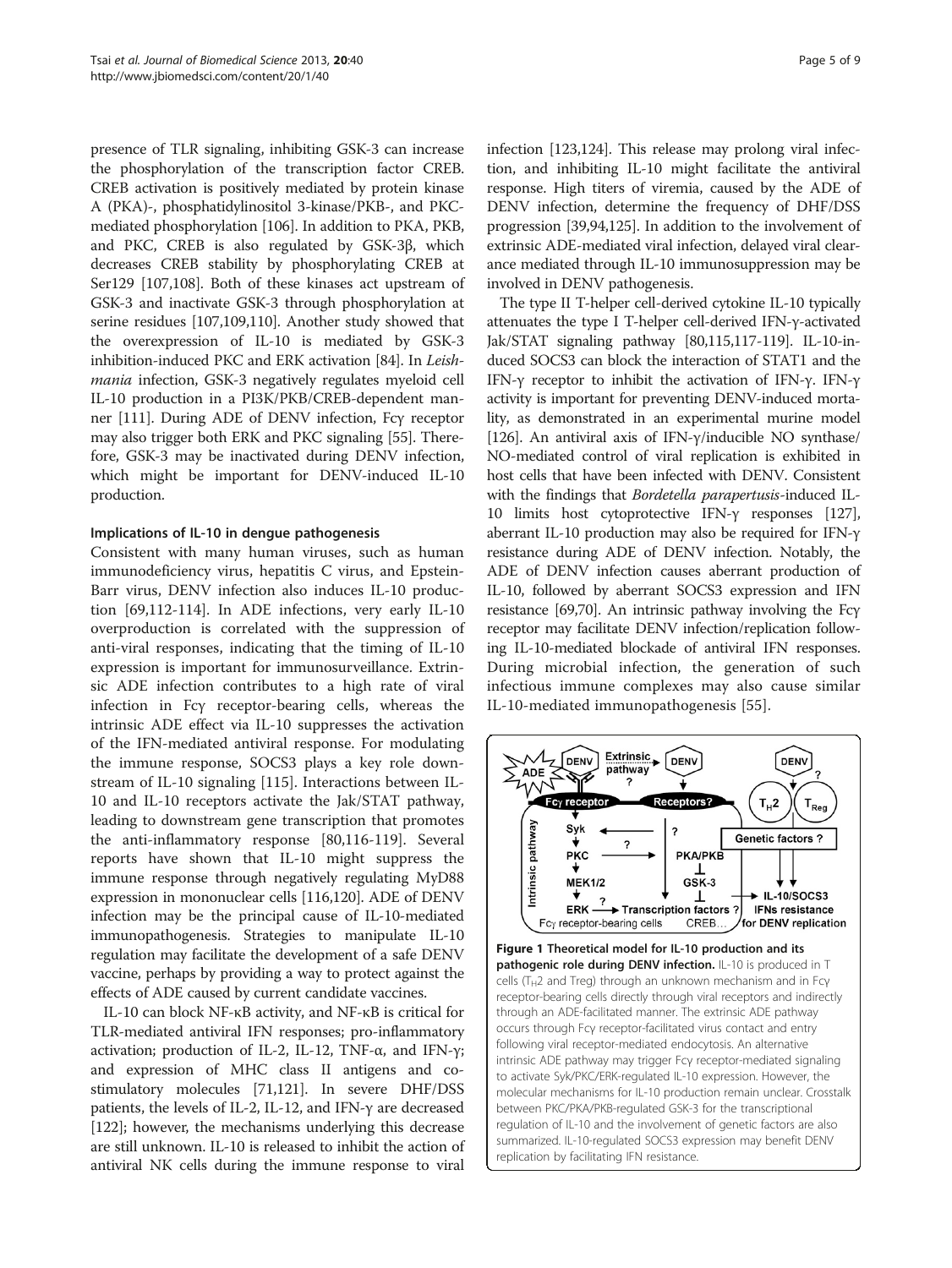<span id="page-5-0"></span>Molecular mimicry between DENV proteins and host proteins may cause autoimmunopathogenesis in DENV infection [[33](#page-6-0)]. However, the mechanisms through which B cells are activated and immunotolerance is compromised remain unclear. IL-10 can enhance B cell survival, proliferation, maturation, and antibody production [\[128,129](#page-8-0)], implying a possible role of IL-10 for autoimmunity during ADE of DENV infection. However, it is still controversial whether IL-10 attenuates autoimmunity by blocking IFN-mediated autoimmune-associated inflammation in lupus [[130](#page-8-0)]. The implication of IL-10 in DENV-induced autoimmunity needs further study.

## **Conclusions**

IL-10 has immunomodulatory effects and is generally considered anti-inflammatory. Excessive or poorly timed IL-10 production may allow viruses to escape from immune surveillance during DENV pathogenesis. DENVinduced IL-10 production, which may be exacerbated by ADE through Fcγ receptor-mediated extrinsic and intrinsic pathways, leads to IL-10/SOCS3-mediated immunosuppression and enhanced viral replication (Figure [1\)](#page-4-0). The molecular basis for IL-10 induction should be investigated in cells during DENV infection and during the ADE of DENV infection. After DENV infection, the major IL-10 -producing cells in the host should be identified, and the pathogenic roles of IL-10 must be clarified. In addition, the involvement of viral receptor- and Fcγ receptormediated signaling is key for exploring the regulation of IL-10. Targeting IL-10 regulation and signaling pharmacologically using neutralizing antibodies, antagonists, and inhibitors may represent a viable therapeutic strategy for combating the progression of severe dengue diseases.

#### Abbreviations

ADE: Antibody-dependent enhancement; CREB: cAMP-responsive elementbinding protein; DF: Dengue fever; DHF: Dengue hemorrhagic fever; DSS: Dengue shock syndrome; DENV: Dengue virus; E: Envelope protein; ERK: Extracellular signal-regulated kinase; GSK: Glycogen synthase kinase; GM-CSF: Granulocyte-macrophage colony-stimulating factor; IFN: Interferon; IL: Interleukin; LPS: Lipopolysaccharide; MAPK: Mitogen-activated protein kinase; NO: Nitric oxide; NS: Nonstructural; NF-κB: Nuclear factor-κB; NTPase: Nucleoside triphosphatases; prM: Precursor membrane; PKA: Protein kinase A; RTPase: RNA 5′-triphosphatase; STAT: Signal transducer and activator of transcription; sTNFR: Soluble TNF-α receptor; SOCS: Suppressor of cytokine signaling; TLR: Toll-like receptor; TNF: Tumor necrosis factor.

#### Competing interests

The authors declare that they have no competing interests.

#### Authors' contributions

TTT, YJC, YSL, SWW, CLC, and CFL designed the concept, collected information, and prepared the manuscript and figures. TTT, YJC, and CFL wrote the manuscript. All authors read and approved the final manuscript.

#### Acknowledgements

We apologize to colleagues whose relevant contributions were not cited due to space limitations. This work was supported by grants from the National Health Research Institutes (NHRI-EX101-9917NC) and the National Science Council (NSC101-2321-B-006-029), Taiwan.

#### Author details

<sup>1</sup>Institute of Basic Medical Sciences, College of Medicine, National Cheng Kung University, Tainan 701, Taiwan. <sup>2</sup>Institute of Clinical Medicine, College of Medicine, National Cheng Kung University, Tainan 701, Taiwan. <sup>3</sup> Department of Microbiology and Immunology, College of Medicine, National Cheng Kung University, Tainan 701, Taiwan. <sup>4</sup>Center of Infectious Disease and Signaling Research, National Cheng Kung University, Tainan 701, Taiwan.

### Received: 28 March 2013 Accepted: 18 June 2013 Published: 25 June 2013

## References

- 1. Diaz-Quijano FA: Dengue. N Engl J Med 2012, 367:180. author reply 181.
- 2. Alexander N, Balmaseda A, Coelho IC, Dimaano E, Hien TT, Hung NT, Janisch T, Kroeger A, Lum LC, Martinez E, et al: Multicentre prospective study on dengue classification in four South-east Asian and three Latin American countries. Trop med int health TM IH 2011, 16:936–948.
- 3. Guzman MG, Halstead SB, Artsob H, Buchy P, Farrar J, Gubler DJ, Hunsperger E, Kroeger A, Margolis HS, Martinez E, et al: Dengue: a continuing global threat. Nat Rev Microbiol 2010, 8:S7–S16.
- 4. Morrison J, Aguirre S, Fernandez-Sesma A: Innate immunity evasion by Dengue virus. Viruses 2012, 4:397–413.
- 5. Perera R, Kuhn RJ: Structural proteomics of dengue virus. Curr Opin Microbiol 2008, 11:369–377.
- 6. Clyde K, Kyle JL, Harris E: Recent advances in deciphering viral and host determinants of dengue virus replication and pathogenesis. J Virol 2006, 80:11418–11431.
- 7. Rodenhuis-Zybert IA, Wilschut J, Smit JM: Dengue virus life cycle: viral and host factors modulating infectivity. Cell mol life sci CMLS 2010, 67:2773–2786.
- 8. Chen Y, Maguire T, Hileman RE, Fromm JR, Esko JD, Linhardt RJ, Marks RM: Dengue virus infectivity depends on envelope protein binding to target cell heparan sulfate. Nature med 1997, 3:866–871.
- 9. Chen YC, Wang SY, King CC: Bacterial lipopolysaccharide inhibits dengue virus infection of primary human monocytes/macrophages by blockade of virus entry via a CD14-dependent mechanism. J Virol 1999, 73:2650–2657.
- 10. Tassaneetrithep B, Burgess TH, Granelli-Piperno A, Trumpfheller C, Finke J, Sun W, Eller MA, Pattanapanyasat K, Sarasombath S, Birx DL, et al: DC-SIGN (CD209) mediates dengue virus infection of human dendritic cells. J exper med 2003, 197:823–829.
- 11. Jindadamrongwech S, Thepparit C, Smith DR: Identification of GRP 78 (BiP) as a liver cell expressed receptor element for dengue virus serotype 2. Arch Virol 2004, 149:915–927.
- 12. Thepparit C, Smith DR: Serotype-specific entry of dengue virus into liver cells: identification of the 37-kilodalton/67-kilodalton high-affinity laminin receptor as a dengue virus serotype 1 receptor. J Virol 2004, 78:12647–12656.
- 13. Reyes-Del Valle J, Chavez-Salinas S, Medina F, Del Angel RM: Heat shock protein 90 and heat shock protein 70 are components of dengue virus receptor complex in human cells. J Virol 2005, 79:4557–4567.
- 14. Miller JL, de Wet BJ, Martinez-Pomares L, Radcliffe CM, Dwek RA, Rudd PM, Gordon S: The mannose receptor mediates dengue virus infection of macrophages. PLoS pathogens 2008, 4:e17.
- 15. Chen ST, Lin YL, Huang MT, Wu MF, Cheng SC, Lei HY, Lee CK, Chiou TW, Wong CH, Hsieh SL: CLEC5A is critical for dengue-virus-induced lethal disease. Nature 2008, 453:672–676.
- 16. Wan SW, Lin CF, Lu YT, Lei HY, Anderson R, Lin YS: Endothelial cell surface expression of protein disulfide isomerase activates beta1 and beta3 integrins and facilitates dengue virus infection. J Cell Biochem 2012, 113:1681–1691.
- 17. Falgout B, Chanock R, Lai CJ: Proper processing of dengue virus nonstructural glycoprotein NS1 requires the N-terminal hydrophobic signal sequence and the downstream nonstructural protein NS2a. J Virol 1989, 63:1852–1860.
- 18. Kanlaya R, Pattanakitsakul SN, Sinchaikul S, Chen ST, Thongboonkerd V: Vimentin interacts with heterogeneous nuclear ribonucleoproteins and dengue nonstructural protein 1 and is important for viral replication and release. Mol Biosyst 2010, 6:795–806.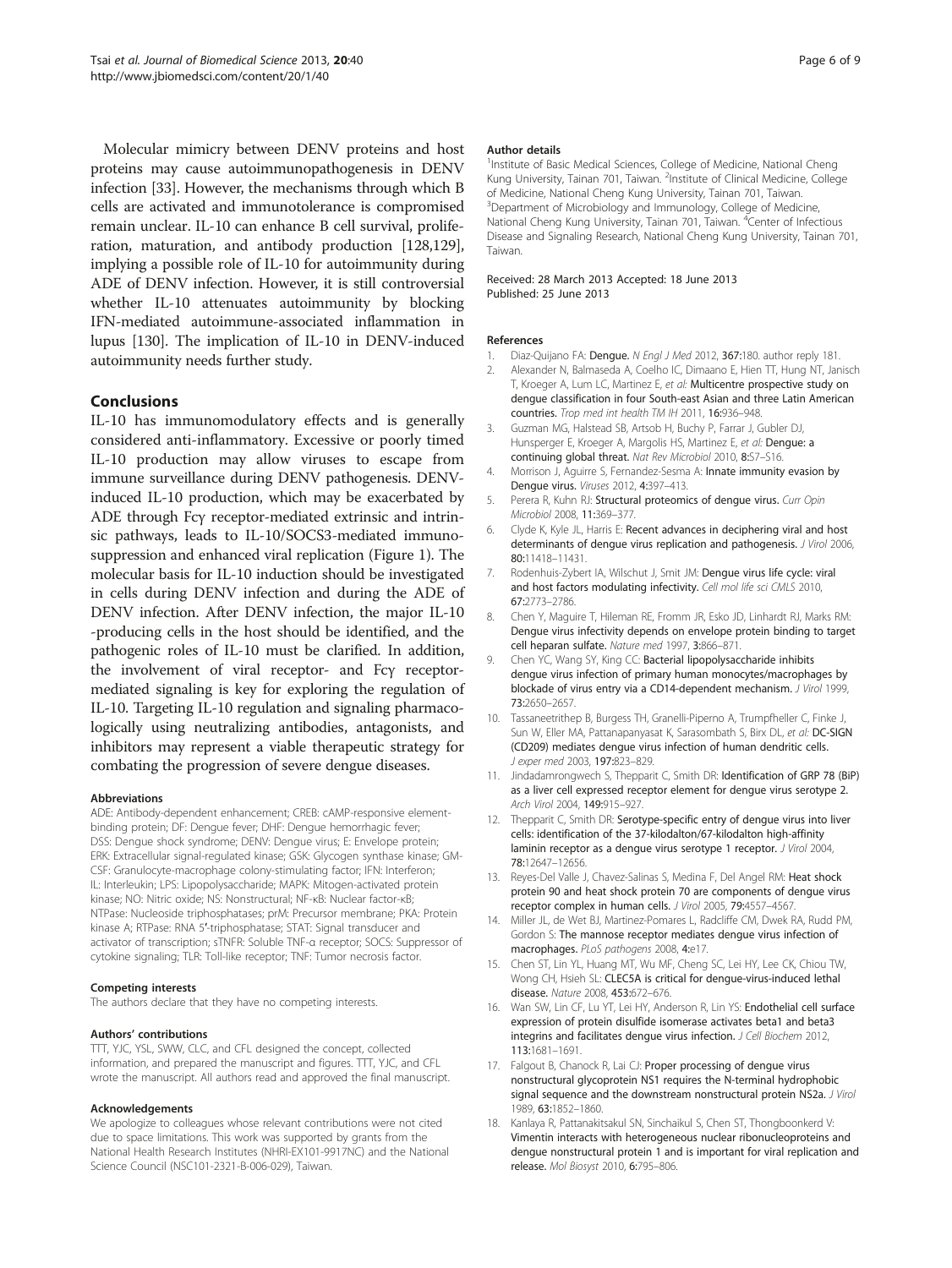- <span id="page-6-0"></span>19. Lindenbach BD, Rice CM: Genetic interaction of flavivirus nonstructural proteins NS1 and NS4A as a determinant of replicase function. J Virol 1999, 73:4611–4621.
- 20. Umareddy I, Chao A, Sampath A, Gu F, Vasudevan SG: Dengue virus NS4B interacts with NS3 and dissociates it from single-stranded RNA. J Gen Virol 2006, 87:2605–2614.
- 21. Falkler WA Jr, Diwan AR, Halstead SB: Human antibody to dengue soluble complement-fixing (SCF) antigens. J Immunol 1973, 111:1804–1809.
- 22. Avirutnan P, Punyadee N, Noisakran S, Komoltri C, Thiemmeca S, Auethavornanan K, Jairungsri A, Kanlaya R, Tangthawornchaikul N, Puttikhunt C, et al: Vascular leakage in severe dengue virus infections: a potential role for the nonstructural viral protein NS1 and complement. J Infect Dis 2006, 193:1078–1088.
- 23. Avirutnan P, Hauhart RE, Somnuke P, Blom AM, Diamond MS, Atkinson JP: Binding of flavivirus nonstructural protein NS1 to C4b binding protein modulates complement activation. J Immunol 2011, 187:424–433.
- 24. Pawitan JA: Dengue virus infection: predictors for severe dengue. Acta medica Indonesiana 2011, 43:129–135.
- 25. Benarroch D, Egloff MP, Mulard L, Guerreiro C, Romette JL, Canard B: A structural basis for the inhibition of the NS5 dengue virus mRNA 2′-Omethyltransferase domain by ribavirin 5'-triphosphate. J Biol Chem 2004, 279:35638–35643.
- 26. Tan BH, Fu J, Sugrue RJ, Yap EH, Chan YC, Tan YH: Recombinant dengue type 1 virus NS5 protein expressed in Escherichia coli exhibits RNAdependent RNA polymerase activity. Virology 1996, 216:317–325.
- 27. Kapoor M, Zhang L, Ramachandra M, Kusukawa J, Ebner KE, Padmanabhan R: Association between NS3 and NS5 proteins of dengue virus type 2 in the putative RNA replicase is linked to differential phosphorylation of NS5. J Biol Chem 1995, 270:19100–19106.
- 28. Pryor MJ, Rawlinson SM, Butcher RE, Barton CL, Waterhouse TA, Vasudevan SG, Bardin PG, Wright PJ, Jans DA, Davidson AD: Nuclear localization of dengue virus nonstructural protein 5 through its importin alpha/betarecognized nuclear localization sequences is integral to viral infection. Traffic 2007, 8:795–807.
- 29. Murphy BR, Whitehead SS: Immune response to dengue virus and prospects for a vaccine. Annu Rev Immunol 2011, 29:587–619.
- 30. Simmons CP, Farrar JJ, Nguyen V, Wills B: Dengue. N Engl J Med 2012, 366:1423–1432.
- 31. Thomas SJ, Endy TP: Critical issues in dengue vaccine development. Curr Opin Infect Dis 2011, 24:442–450.
- 32. Halstead SB: Controversies in dengue pathogenesis. Paediatrics inter child health 2012, 32(Suppl 1):5–9.
- 33. Wan SW, Lin CF, Yeh TM, Liu CC, Liu HS, Wang S, Ling P, Anderson R, Lei HY, Lin YS: Autoimmunity in dengue pathogenesis. J Formosan Med Assoc = Taiwan yi zhi 2013, 112:3–11.
- 34. Figueiredo MA, Rodrigues LC, Barreto ML, Lima JW, Costa MC, Morato V, Blanton R, Vasconcelos PF, Nunes MR, Teixeira MG: Allergies and diabetes as risk factors for dengue hemorrhagic fever: results of a case control study. PLoS Negl Trop Dis 2010, 4:e699.
- 35. Pang J, Salim A, Lee VJ, Hibberd ML, Chia KS, Leo YS, Lye DC: Diabetes with hypertension as risk factors for adult dengue hemorrhagic fever in a predominantly dengue serotype 2 epidemic: a case control study. PLoS Negl Trop Dis 2012, 6:e1641.
- 36. Guilarde AO, Turchi MD, Siqueira JB Jr, Feres VC, Rocha B, Levi JE, Souza VA, Boas LS, Pannuti CS, Martelli CM: Dengue and dengue hemorrhagic fever among adults: clinical outcomes related to viremia, serotypes, and antibody response. J Infect Dis 2008, 197:817-824.
- 37. Lan NT, Hirayama K: Host genetic susceptibility to severe dengue infection. Tropical med health 2011, 39:73–81.
- 38. Rothman AL: Immunity to dengue virus: a tale of original antigenic sin and tropical cytokine storms. Nat Rev Immunol 2011, 11:532–543.
- 39. Vaughn DW, Green S, Kalayanarooj S, Innis BL, Nimmannitya S, Suntayakorn S, Endy TP, Raengsakulrach B, Rothman AL, Ennis FA, Nisalak A: Dengue viremia titer, antibody response pattern, and virus serotype correlate with disease severity. J Infect Dis 2000, 181:2-9.
- 40. Cologna R, Rico-Hesse R: American genotype structures decrease dengue virus output from human monocytes and dendritic cells. J Virol 2003, 77:3929–3938.
- 41. Tuiskunen A, Monteil V, Plumet S, Boubis L, Wahlstrom M, Duong V, Buchy P, Lundkvist A, Tolou H, Leparc-Goffart I: Phenotypic and genotypic characterization of dengue virus isolates differentiates dengue fever and

dengue hemorrhagic fever from dengue shock syndrome. Arch Virol 2011, 156:2023–2032.

- 42. Sudiro TM, Zivny J, Ishiko H, Green S, Vaughn DW, Kalayanarooj S, Nisalak A, Norman JE, Ennis FA, Rothman AL: Analysis of plasma viral RNA levels during acute dengue virus infection using quantitative competitor reverse transcription-polymerase chain reaction. J Med Virol 2001, 63:29–34.
- 43. Wang WK, Chao DY, Kao CL, Wu HC, Liu YC, Li CM, Lin SC, Ho ST, Huang JH, King CC: High levels of plasma dengue viral load during defervescence in patients with dengue hemorrhagic fever: implications for pathogenesis. Virology 2003, 305:330–338.
- Jones M, Davidson A, Hibbert L, Gruenwald P, Schlaak J, Ball S, Foster GR, Jacobs M: Dengue virus inhibits alpha interferon signaling by reducing STAT2 expression. J Virol 2005, 79:5414–5420.
- 45. Mazzon M, Jones M, Davidson A, Chain B, Jacobs M: Dengue virus NS5 inhibits interferon-alpha signaling by blocking signal transducer and activator of transcription 2 phosphorylation. J Infect Dis 2009, 200:1261–1270.
- 46. Munoz-Jordan JL, Laurent-Rolle M, Ashour J, Martinez-Sobrido L, Ashok M, Lipkin WI, Garcia-Sastre A: Inhibition of alpha/beta interferon signaling by the NS4B protein of flaviviruses. J Virol 2005, 79:8004–8013.
- 47. Munoz-Jordan JL, Sanchez-Burgos GG, Laurent-Rolle M, Garcia-Sastre A: Inhibition of interferon signaling by dengue virus. Proc Natl Acad Sci USA 2003, 100:14333–14338.
- 48. Pagni S, Fernandez-Sesma A: Evasion of the human innate immune system by dengue virus. Immunol Res 2012, 54(1-3):152–159.
- 49. Green S, Vaughn DW, Kalayanarooj S, Nimmannitya S, Suntayakorn S, Nisalak A, Lew R, Innis BL, Kurane I, Rothman AL, Ennis FA: Early immune activation in acute dengue illness is related to development of plasma leakage and disease severity. J Infect Dis 1999, 179:755-762.
- 50. Green S, Vaughn DW, Kalayanarooj S, Nimmannitya S, Suntayakorn S, Nisalak A, Rothman AL, Ennis FA: Elevated plasma interleukin-10 levels in acute dengue correlate with disease severity. J Med Virol 1999, 59:329-334.
- 51. Huang YH, Lei HY, Liu HS, Lin YS, Liu CC, Yeh TM: Dengue virus infects human endothelial cells and induces IL-6 and IL-8 production. Am J Trop Med Hyg 2000, 63:71–75.
- 52. Kurane I, Innis BL, Nimmannitya S, Nisalak A, Meager A, Ennis FA: High levels of interferon alpha in the sera of children with dengue virus infection. Am J Trop Med Hyg 1993, 48:222–229.
- 53. Kurane I, Innis BL, Nimmannitya S, Nisalak A, Meager A, Janus J, Ennis FA: Activation of T lymphocytes in dengue virus infections. High levels of soluble interleukin 2 receptor, soluble CD4, soluble CD8, interleukin 2, and interferon-gamma in sera of children with dengue. J Clin Invest 1991, 88:1473–1480.
- 54. Kurane I, Janus J, Ennis FA: Dengue virus infection of human skin fibroblasts in vitro production of IFN-beta, IL-6 and GM-CSF. Arch Virol 1992, 124:21–30.
- 55. Halstead SB, Mahalingam S, Marovich MA, Ubol S, Mosser DM: Intrinsic antibody-dependent enhancement of microbial infection in macrophages: disease regulation by immune complexes. Lancet Infect Dis 2010, 10:712–722.
- 56. Srikiatkhachorn A, Green S: Markers of dengue disease severity. Curr Top Microbiol Immunol 2010, 338:67–82.
- 57. Lin CF, Lei HY, Liu CC, Liu HS, Yeh TM, Wang ST, Yang TI, Sheu FC, Kuo CF, Lin YS: Generation of IgM anti-platelet autoantibody in dengue patients. J Med Virol 2001, 63:143–149.
- 58. Lin CF, Lei HY, Shiau AL, Liu CC, Liu HS, Yeh TM, Chen SH, Lin YS: Antibodies from dengue patient sera cross-react with endothelial cells and induce damage. J Med Virol 2003, 69:82-90.
- 59. Green S, Rothman A: Immunopathological mechanisms in dengue and dengue hemorrhagic fever. Curr Opin Infect Dis 2006, 19:429-436.
- Lin CF, Wan SW, Cheng HJ, Lei HY, Lin YS: Autoimmune pathogenesis in dengue virus infection. Viral immunology 2006, 19:127–132.
- 61. Lin YS, Yeh TM, Lin CF, Wan SW, Chuang YC, Hsu TK, Liu HS, Liu CC, Anderson R, Lei HY: Molecular mimicry between virus and host and its implications for dengue disease pathogenesis. Exp Biol Med (Maywood) 2011, 236:515–523.
- 62. Pang T, Cardosa MJ, Guzman MG: Of cascades and perfect storms: the immunopathogenesis of dengue haemorrhagic fever-dengue shock syndrome (DHF/DSS). Immunol Cell Biol 2007, 85:43–45.
- 63. Chen MC, Lin CF, Lei HY, Lin SC, Liu HS, Yeh TM, Anderson R, Lin YS: Deletion of the C-terminal region of dengue virus nonstructural protein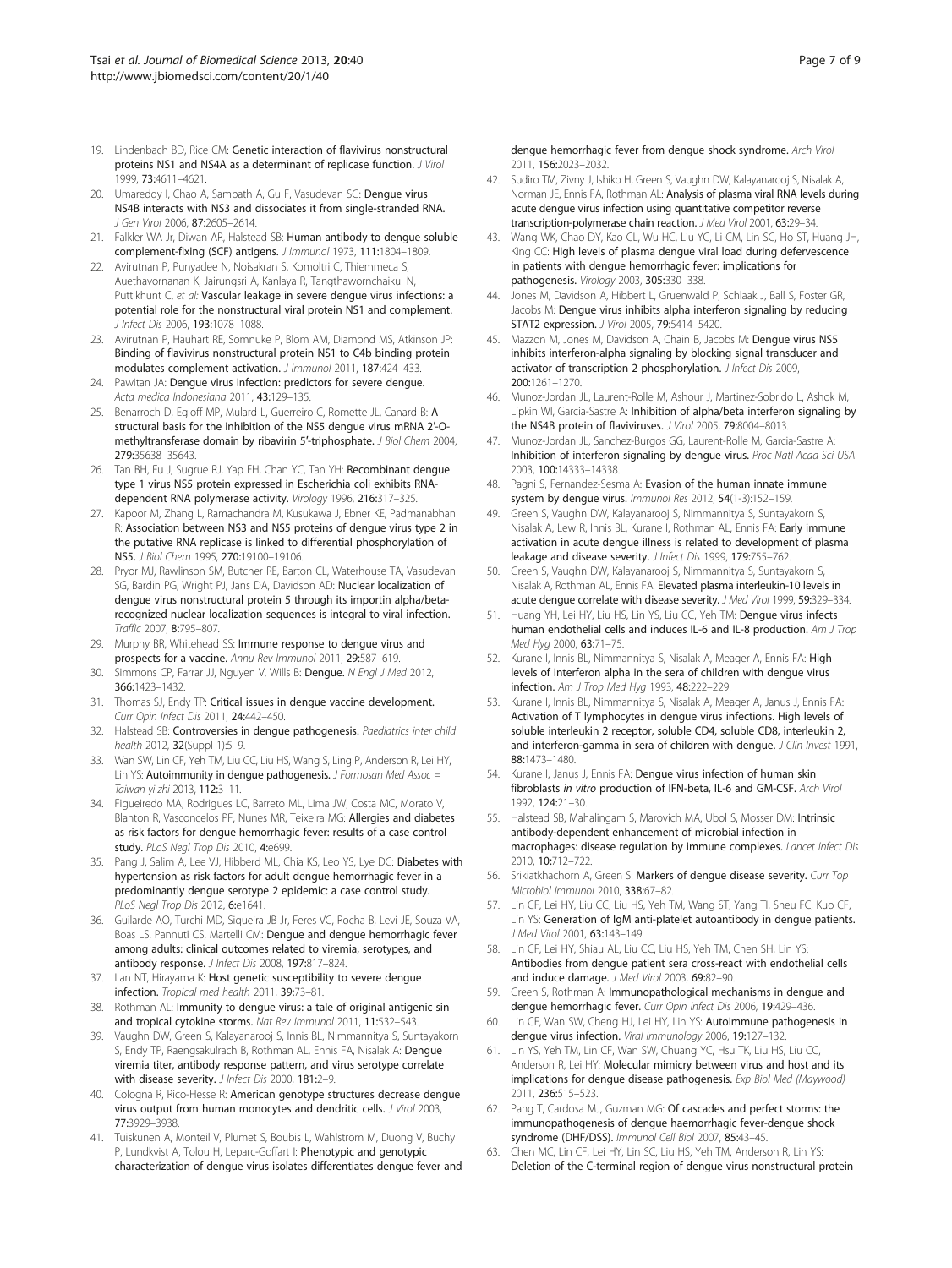<span id="page-7-0"></span>1 (NS1) abolishes anti-NS1-mediated platelet dysfunction and bleeding tendency. J Immunol 2009, 183:1797–1803.

- 64. Huang YH, Chang BI, Lei HY, Liu HS, Liu CC, Wu HL, Yeh TM: Antibodies against dengue virus E protein peptide bind to human plasminogen and inhibit plasmin activity. Clin Exp Immunol 1997, 110:35-40.
- 65. Huang KJ, Yang YC, Lin YS, Huang JH, Liu HS, Yeh TM, Chen SH, Liu CC, Lei HY: The dual-specific binding of dengue virus and target cells for the antibody-dependent enhancement of dengue virus infection. J Immunol 2006, 176:2825–2832.
- 66. Boonnak K, Slike BM, Burgess TH, Mason RM, Wu SJ, Sun P, Porter K, Rudiman IF, Yuwono D, Puthavathana P, Marovich MA: Role of dendritic cells in antibody-dependent enhancement of dengue virus infection. J Virol 2008, 82:3939–3951.
- 67. Goncalvez AP, Engle RE, St Claire M, Purcell RH, Lai CJ: Monoclonal antibody-mediated enhancement of dengue virus infection in vitro and in vivo and strategies for prevention. Proc Nat Acad Sci United States Am 2007, 104:9422–9427.
- Halstead SB: Neutralization and antibody-dependent enhancement of dengue viruses. Adv virus res 2003, 60:421–467.
- 69. Ubol S, Phuklia W, Kalayanarooj S, Modhiran N: Mechanisms of immune evasion induced by a complex of dengue virus and preexisting enhancing antibodies. J Infect Dis 2010, 201:923-935.
- 70. Chareonsirisuthigul T, Kalayanarooj S, Ubol S: Dengue virus (DENV) antibody-dependent enhancement of infection upregulates the production of anti-inflammatory cytokines, but suppresses anti-DENV free radical and pro-inflammatory cytokine production, in THP-1 cells. J Gen Virol 2007, 88:365–375.
- 71. Couper KN, Blount DG, Riley EM: IL-10: the master regulator of immunity to infection. J Immunol 2008, 180:5771–5777.
- 72. Wilson EB, Brooks DG: The role of IL-10 in regulating immunity to persistent viral infections. Curr Top Microbiol Immunol 2011, 350:39–65.
- 73. Fiorentino DF, Bond MW, Mosmann TR: Two types of mouse T helper cell. IV. Th2 clones secrete a factor that inhibits cytokine production by Th1 clones. J exper med 1989, 170:2081–2095.
- 74. Jung M, Sabat R, Kratzschmar J, Seidel H, Wolk K, Schonbein C, Schutt S, Friedrich M, Docke WD, Asadullah K, et al: Expression profiling of IL-10 -regulated genes in human monocytes and peripheral blood mononuclear cells from psoriatic patients during IL-10 therapy. Eur J Immunol 2004, 34:481–493.
- 75. Fickenscher H, Hor S, Kupers H, Knappe A, Wittmann S, Sticht H: The interleukin-10 family of cytokines. Trends in immunology 2002, 23:89–96.
- 76. Kotenko SV: The family of IL-10-related cytokines and their receptors: related, but to what extent? Cytokine growth factor rev 2002, 13:223–240.
- 77. Yoon SI, Logsdon NJ, Sheikh F, Donnelly RP, Walter MR: Conformational changes mediate interleukin-10 receptor 2 (IL-10R2) binding to IL-10 and assembly of the signaling complex. J Biol Chem 2006, 281:35088–35096.
- 78. Finbloom DS, Winestock KD: IL-10 induces the tyrosine phosphorylation of tyk2 and Jak1 and the differential assembly of STAT1 alpha and STAT3 complexes in human T cells and monocytes. J Immunol 1995, 155:1079–1090.
- 79. Weber-Nordt RM, Riley JK, Greenlund AC, Moore KW, Darnell JE, Schreiber RD: Stat3 recruitment by two distinct ligand-induced, tyrosinephosphorylated docking sites in the interleukin-10 receptor intracellular domain. J Biol Chem 1996, 271:27954–27961.
- 80. Sabat R, Grutz G, Warszawska K, Kirsch S, Witte E, Wolk K, Geginat J: Biology of interleukin-10. Cytokine growth factor rev 2010, 21:331–344.
- 81. Duell BL, Tan CK, Carey AJ, Wu F, Cripps AW, Ulett GC: Recent insights into microbial triggers of interleukin-10 production in the host and the impact on infectious disease pathogenesis. FEMS Immunol Med Microbiol 2012, 64:295–313.
- 82. Cheng YL, Wang CY, Huang WC, Tsai CC, Chen CL, Shen CF, Chi CY, Lin CF: Staphylococcus aureus induces microglial inflammation via a glycogen synthase kinase 3beta-regulated pathway. Infect Immun 2009, 77:4002–4008.
- 83. Gee K, Angel JB, Mishra S, Blahoianu MA, Kumar A: IL-10 regulation by HIV-Tat in primary human monocytic cells: involvement of calmodulin/ calmodulin-dependent protein kinase-activated p38 MAPK and Sp-1 and CREB-1 transcription factors. J Immunol 2007, 178:798–807.
- 84. Noh KT, Son KH, Jung ID, Kang HK, Hwang SA, Lee WS, You JC, Park YM: Protein kinase C delta (PKCdelta)-extracellular signal-regulated kinase 1/ 2 (ERK1/2) signaling cascade regulates glycogen synthase kinase-3 (GSK-3)

inhibition-mediated interleukin-10 (IL-10) expression in lipopolysaccharide (LPS)-induced endotoxemia. J Biol Chem 2012, 287:14226–14233.

- 85. Azeredo EL, Zagne SM, Santiago MA, Gouvea AS, Santana AA, Neves-Souza PC, Nogueira RM, Miagostovich MP, Kubelka CF: Characterisation of lymphocyte response and cytokine patterns in patients with dengue fever. Immunobiology 2001, 204:494–507.
- 86. Chen LC, Lei HY, Liu CC, Shiesh SC, Chen SH, Liu HS, Lin YS, Wang ST, Shyu HW, Yeh TM: Correlation of serum levels of macrophage migration inhibitory factor with disease severity and clinical outcome in dengue patients. Am J Trop Med Hyg 2006, 74:142–147.
- 87. Chen RF, Liu JW, Yeh WT, Wang L, Chang JC, Yu HR, Cheng JT, Yang KD: Altered T helper 1 reaction but not increase of virus load in patients with dengue hemorrhagic fever. FEMS Immunol Med Microbiol 2005, 44:43–50.
- 88. Guerrero CD, Arrieta AF, Ramirez ND, Rodriguez LS, Vega R, Bosch I, Rodriguez JA, Narvaez CF, Salgado DM: High plasma levels of soluble ST2 but not its ligand IL-33 is associated with severe forms of pediatric dengue. Cytokine 2013, 61:766–771.
- Houghton-Trivino N, Salgado DM, Rodriguez JA, Bosch I, Castellanos JE: Levels of soluble ST2 in serum associated with severity of dengue due to tumour necrosis factor alpha stimulation. J Gen Virol 2010, 91:697-706.
- 90. Libraty DH, Endy TP, Houng HS, Green S, Kalayanarooj S, Suntayakorn S, Chansiriwongs W, Vaughn DW, Nisalak A, Ennis FA, Rothman AL: Differing influences of virus burden and immune activation on disease severity in secondary dengue-3 virus infections. J Infect Dis 2002, 185:1213–1221.
- 91. Nguyen TH, Lei HY, Nguyen TL, Lin YS, Huang KJ, Le BL, Lin CF, Yeh TM, Do QH, Vu TQ, et al: Dengue hemorrhagic fever in infants: a study of clinical and cytokine profiles. J Infect Dis 2004, 189:221-232.
- 92. Perez AB, Garcia G, Sierra B, Alvarez M, Vazquez S, Cabrera MV, Rodriguez R, Rosario D, Martinez E, Denny T, Guzman MG: IL-10 levels in Dengue patients: some findings from the exceptional epidemiological conditions in Cuba. J Med Virol 2004, 73:230–234.
- 93. Butthep P, Chunhakan S, Yoksan S, Tangnararatchakit K, Chuansumrit A: Alteration of cytokines and chemokines during febrile episodes associated with endothelial cell damage and plasma leakage in dengue hemorrhagic fever. Pediatr Infect Dis J 2012, 31(12):e232-e238.
- 94. Brasier AR, Ju H, Garcia J, Spratt HM, Victor SS, Forshey BM, Halsey ES, Comach G, Sierra G, Blair PJ, et al: A three-component biomarker panel for prediction of dengue hemorrhagic fever. Am J Trop Med Hyg 2012, 86:341–348.
- 95. Tang Y, Kou Z, Zhang F, Yao X, Liu S, Ma J, Zhou Y, Zhao W, Tang X, Jin X: Both viremia and cytokine levels associate with the lack of severe disease in secondary dengue 1 infection among adult Chinese patients. PLoS One 2010, 5:e15631.
- 96. Yeh WT, Chen RF, Wang L, Liu JW, Shaio MF, Yang KD: Implications of previous subclinical dengue infection but not virus load in dengue hemorrhagic fever. FEMS Immunol Med Microbiol 2006, 48:84–90.
- 97. Luhn K, Simmons CP, Moran E, Dung NT, Chau TN, Quyen NT, le Thao TT, Van Ngoc T, Dung NM, Wills B, et al: Increased frequencies of CD4+ CD25 (high) regulatory T cells in acute dengue infection. J exper med 2007, 204:979–985.
- 98. Boonnak K, Dambach KM, Donofrio GC, Tassaneetrithep B, Marovich MA: Cell type specificity and host genetic polymorphisms influence antibody-dependent enhancement of dengue virus infection. J Virol 2011, 85:1671–1683.
- 99. Mosser DM, Zhang X: Interleukin-10: new perspectives on an old cytokine. Immunol Rev 2008, 226:205–218.
- 100. Saraiva M, O'Garra A: The regulation of IL-10 production by immune cells. Nat Rev Immunol 2010, 10:170–181.
- 101. Martin M, Rehani K, Jope RS, Michalek SM: Toll-like receptor-mediated cytokine production is differentially regulated by glycogen synthase kinase 3. Nat Immunol 2005, 6:777–784.
- 102. Woodgett JR, Ohashi PS: GSK3: an in-Toll-erant protein kinase? Nat Immunol 2005, 6:751–752.
- 103. Huang WC, Lin YS, Chen CL, Wang CY, Chiu WH, Lin CF: Glycogen synthase kinase-3beta mediates endoplasmic reticulum stress-induced lysosomal apoptosis in leukemia. J Pharmacol Exp Ther 2009, 329:524-531.
- 104. Hu X, Paik PK, Chen J, Yarilina A, Kockeritz L, Lu TT, Woodgett JR, Ivashkiv LB: IFN-gamma suppresses IL-10 production and synergizes with TLR2 by regulating GSK3 and CREB/AP-1 proteins. Immunity 2006, 24:563–574.
- 105. Lin CF, Tsai CC, Huang WC, Wang CY, Tseng HC, Wang Y, Kai JI, Wang SW, Cheng YL: IFN-gamma synergizes with LPS to induce nitric oxide